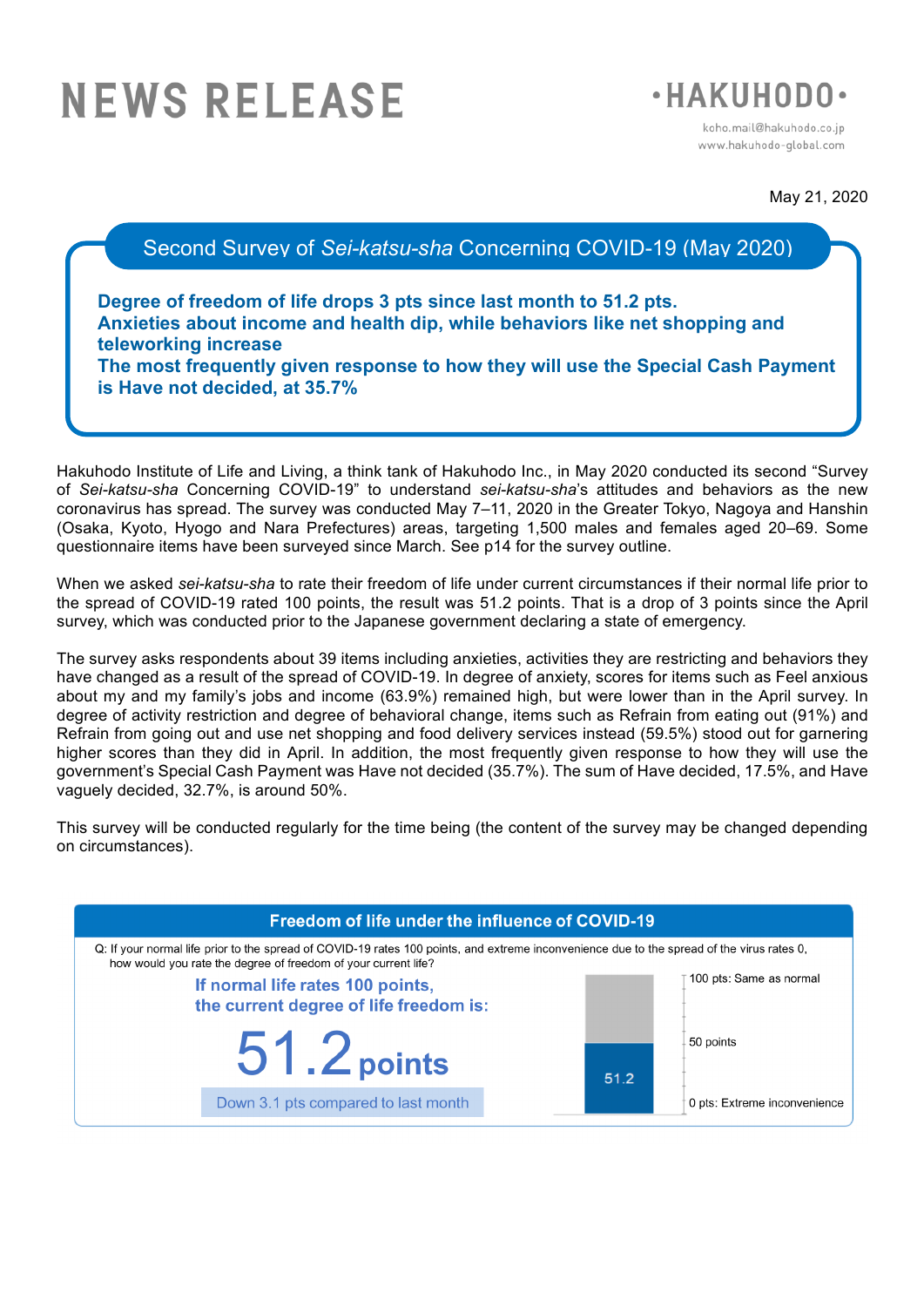# Attitudes and behavior under the influence of COVID-19 (Excerpt)

Q: Below is a series of opinions given as a result of the spread of COVID-19. For each, select the opinion that best matches your feelings and/or behavior.<br>(Single response: Agree, Somewhat agree, Somewhat disagree, Disagr Agree + Somewhat agree (Change since previous month)

| <b>Degree of</b><br>anxiety                        | Feel anxious about my and my family's jobs and income<br>Feel anxious about the situation abroad<br>Feel anxious about my and my family's health                                                                                | $63.9\%$ (- 5.7pts)<br>78.5% (- 5.0pts)<br>73.9% (- 4.3pts)    |
|----------------------------------------------------|---------------------------------------------------------------------------------------------------------------------------------------------------------------------------------------------------------------------------------|----------------------------------------------------------------|
| <b>Degree of</b><br>activity<br><b>restriction</b> | Refrain from eating out<br>Refrain from nonessential and nonurgent shopping<br>Refrain from meeting friends and socializing                                                                                                     | $91.0\% (+ 8.3pts)$<br>$90.6\% (+ 6.4pts)$<br>89.7% (+ 4.6pts) |
| Degree of<br>behavioral<br>change                  | Refrain from going out and use net shopping and food delivery<br>services instead<br>Telework (work from home) as much as possible[Base: Those with jobs] n=1,074<br>Refrain from going out and enjoy pastimes I can do at home | 59.5% (+20.6pts)<br>41.3% (+17.8pts)<br>86.9% (+12.3pts)       |

| How they will spend the Special Cash Payment                                                                                                                                                                                                                                                                   |                               |                           |                                         |  |  |  |  |
|----------------------------------------------------------------------------------------------------------------------------------------------------------------------------------------------------------------------------------------------------------------------------------------------------------------|-------------------------------|---------------------------|-----------------------------------------|--|--|--|--|
| Q: It has been announced that every resident will receive a payment of 100,000 yen as an emergency measure to address the spread of COVID-19.<br>Have you decided how you will spend the money? Select the response that best represents your thoughts, even if you only have a rough idea at present.<br>100% |                               |                           |                                         |  |  |  |  |
| Have decided<br>17.5%                                                                                                                                                                                                                                                                                          | Have vaguely decided<br>32.7% | Have not decided<br>35.7% | Will save the entire<br>amount<br>14.1% |  |  |  |  |

Ⓒ2020 Hakuhodo Institute of Life and Living, Hakuhodo Inc. All rights reserved.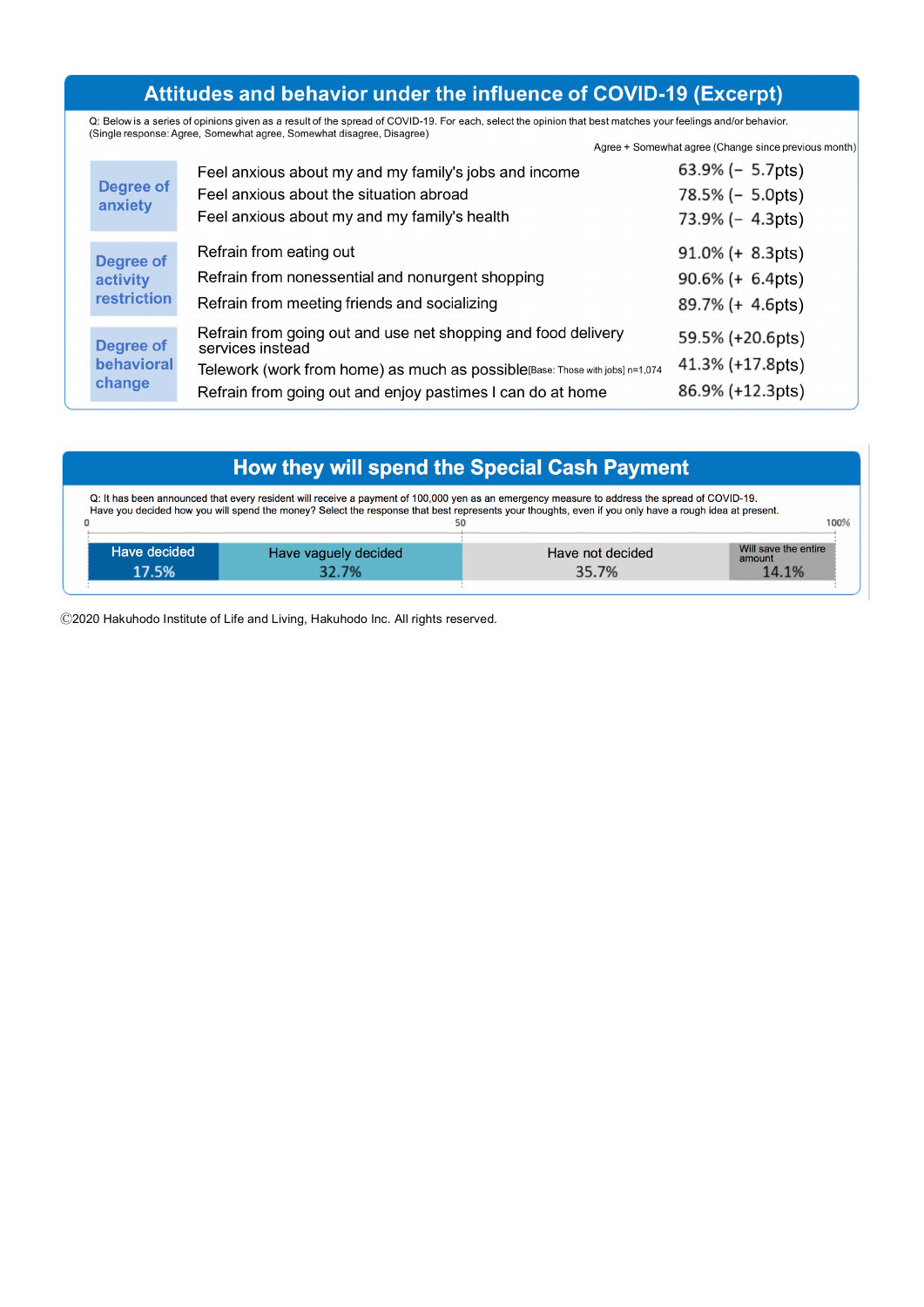## Reference material 1: Freedom of life under the influence of COVID-19

- In degree of freedom of life under the influence of COVID-19, if life prior to the spread of the coronavirus was 100, life today scored an average 51.2 points, down 3.1 points since April. The calling and extension of the state of emergency appears to have exerted a downward influence on degree of freedom.
- By gender, the score for females, 52.1 points, was slightly higher than that for males, 50.3 points. The score for males is down 5.0 points since April, a relatively large drop. By age group, scores were down since April across all age groups. In particular, at 49.4 points, the score for the 20–29 age group was the lowest, and the only score to drop below 50 points.
- When we asked respondents to answer freely about the reasons for their degree of freedom score, those who gave relatively high scores indicated that while they do feel inconvenienced, there have were positive changes. Conversely, those who gave low scores pointed to decreased income, the stress of living while staying alert to possible infection, the stress from having small children or relatives that need nursing care, and the stress of restrictions on going out and shopping when they want.

|                         |         |                         | Score                 | <b>Difference</b> |                    |
|-------------------------|---------|-------------------------|-----------------------|-------------------|--------------------|
|                         |         | April<br>2020<br>survey | May<br>2020<br>survey | April - May       |                    |
| (Number of respondents) |         | (Pt)                    | (Pt)                  | (Pt)              |                    |
| Overall                 | (1,500) | 54.3                    | 51.2                  | $-3.1$            |                    |
| <b>Males</b>            | (755)   | 55.3                    | 50.3                  | $-5.0$            |                    |
| Females                 | (745)   | 53.2                    | 52.1                  | $-1.2$            |                    |
| $20 - 29$               | (241)   | 53.3                    | 49.4                  | $-3.9$            |                    |
| $30 - 39$               | (286)   | 52.7                    | 51.0                  | $-1.7$            |                    |
| $40 - 49$               | (375)   | 52.8                    | 52.0                  | $-0.8$            |                    |
| $50 - 59$               | (319)   | 55.2                    | 50.8                  | $-4.5$            |                    |
| $60 - 69$               | (279)   | 57.6                    | 52.2                  | $-5.5$            |                    |
| Tokyo (40 km radius)    | (500)   | 52.0                    | 50.5                  | $-1.5$            | Up at l<br>Up at I |
| Nagoya (40 km radius)   | (500)   | 57.9                    | 52.1                  | $-5.8$            | Down a             |
| Hanshin (30 km radius)  | (500)   | 52.9                    | 50.9                  | $-2.0$            | Down a             |

## **Results by gender and age group**

least 5 pts least 10 pts at least 5 pts at least 10 pts

## **Distribution of high, medium and low degree of freedom of life**

|                         |         | Distribution of high, medium and low scores |                          |        |  |  |  |  |
|-------------------------|---------|---------------------------------------------|--------------------------|--------|--|--|--|--|
|                         |         | High<br>(61 pts or higher)                  | Low<br>(40 pts or lower) |        |  |  |  |  |
| (Number of respondents) |         | $(\% )$                                     | $(\% )$                  | $(\%)$ |  |  |  |  |
| Overall                 | (1,500) | 31.7                                        | 33.5                     | 34.7   |  |  |  |  |
| <b>Males</b>            | (755)   | 30.2                                        | 34.0                     | 35.8   |  |  |  |  |
| Females                 | (745)   | 33.3                                        | 33.0                     | 33.7   |  |  |  |  |
| $20 - 29$               | (241)   | 30.7                                        | 29.0                     | 40.2   |  |  |  |  |
| $30 - 39$               | (286)   | 32.9                                        | 29.7                     | 37.4   |  |  |  |  |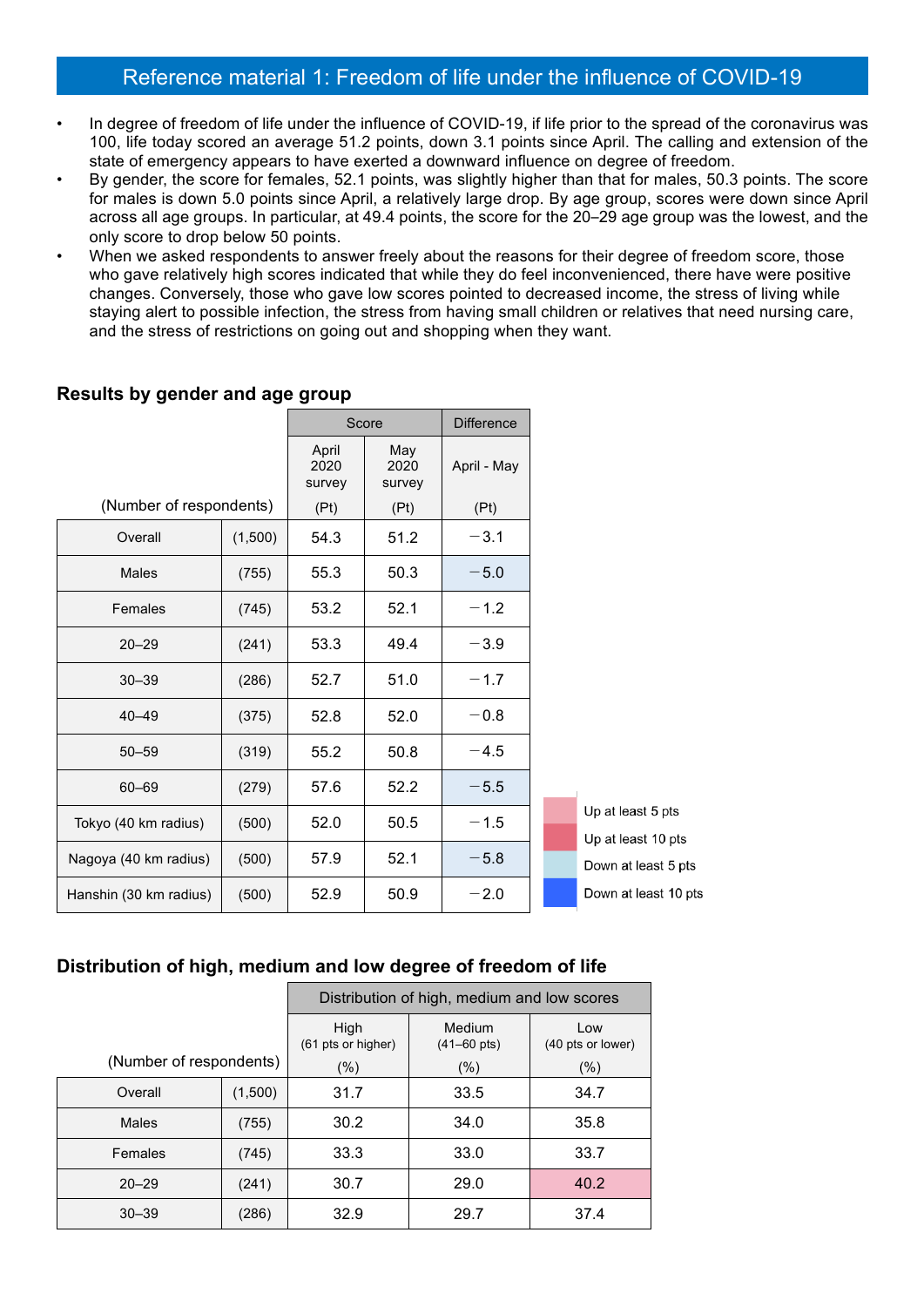| $40 - 49$                                    | (375) | 32.8                                          | 35.2                                        | 32.0                                         |
|----------------------------------------------|-------|-----------------------------------------------|---------------------------------------------|----------------------------------------------|
| $50 - 59$                                    | (319) | 30.1                                          | 37.0                                        | 32.9                                         |
| 60-69                                        | (279) | 31.9                                          | 35.1                                        | 33.0                                         |
| Tokyo (40 km radius)                         | (500) | 31.4                                          | 31.6                                        | 37.0                                         |
| Nagoya (40 km radius)                        | (500) | 33.2                                          | 35.8                                        | 31.0                                         |
| Hanshin (30 km radius)                       | (500) | 30.6                                          | 33.2                                        | 36.2                                         |
| At least 5 pts higher<br>than overall figure |       | At least 10 pts higher<br>than overall figure | At least 5 pts lower<br>than overall figure | At least 10 pts lower<br>than overall figure |

# **Reason for freedom of life score (Free response; selected responses)**

| Degree of freedom of life | High<br>(61 points<br>or higher) | I don't feel any inconvenience at all. In fact, I prefer it like this. There's no<br>commuter rush, I can spend time with my family, and finish my work within normal<br>business hours, so I have no problem. I'm actually more worried about when I stop<br>working from home. I no longer feel motivated to give up my own time and<br>sacrifice my family for the job. | 100<br>pts | Female, 44<br>Osaka<br>Pref.    |
|---------------------------|----------------------------------|----------------------------------------------------------------------------------------------------------------------------------------------------------------------------------------------------------------------------------------------------------------------------------------------------------------------------------------------------------------------------|------------|---------------------------------|
|                           |                                  | The maximum is 100 points, but 200 is my real response. Before COVID-19, I got<br>worked like I didn't have human rights. Thanks to corona-mandated requests for<br>self-restraint, I get up at a human hour, eat and sleep like a human, plus I have<br>more free time.                                                                                                   | 100<br>pts | Male, 33<br>Saitama<br>Pref.    |
|                           |                                  | Not being able to go out is inconvenient, but troublesome interactions with people<br>have been eliminated, and I have a good reason for avoiding things that I would<br>have to go out for in normal times.                                                                                                                                                               | 95<br>pts  | Male, 29<br>Kanagawa<br>Pref.   |
|                           |                                  | I felt weird and uneasy about working from home initially, but after I got used to it, I<br>started to feel resigned to it and that this much can't be helped and my job actually<br>got easier. It's not all bad.                                                                                                                                                         | 75<br>pts  | Male, 63<br>Tokyo               |
|                           |                                  | I'm not happy that my club activities have stopped and my search for a job has<br>been affected, but I'm glad I have more time with my family and free time for<br>myself.                                                                                                                                                                                                 | 65<br>pts  | Female, 21<br>Hyogo<br>Pref.    |
|                           | Medium<br>$(41 - 60)$<br>points) | My child is still young and I can't leave them at home alone, so I have to take them<br>with me wherever I go, whether shopping or for errands, regardless of the spread<br>of the virus.                                                                                                                                                                                  | 60<br>pts  | Female, 42<br>Osaka<br>Pref.    |
|                           |                                  | I can't go out freely and have to maintain a certain distance even when shopping<br>at the supermarket, so it is inconvenient.                                                                                                                                                                                                                                             | 60<br>pts  | Female, 47<br>Kanagawa<br>Pref. |
|                           |                                  | With zero opportunities to get together with friends and spending so much time at<br>home, stress is building up in the family.                                                                                                                                                                                                                                            | 50<br>pts  | Male, 62<br>Tokyo               |
|                           |                                  | Because my aged parents require nursing care, but I am hesitant to see them<br>regularly. Also because it's a shame I can't dine with my good friends.                                                                                                                                                                                                                     | 50<br>pts  | Female, 55<br>Osaka<br>Pref.    |
|                           |                                  | I'm working like normal so I don't feel anxious about my income, but with the pall<br>over society and restrictions on all sorts of entertainment, things are hard and I<br>feel stressed. The way things are in the world, it's hard to express unpopular or<br>opposing opinions.                                                                                        | 50<br>pts  | Male, 39<br>Aichi Pref.         |
|                           | Low<br>(40 points<br>or lower)   | Because I haven't had any shifts at my part-time job, so I have zero money coming<br>in; my classes at uni are online so I can't meet my friends; and my search for a job<br>has been significantly impacted.                                                                                                                                                              | 40<br>pts  | Female, 22<br>Osaka<br>Pref.    |
|                           |                                  | I'm strung out keeping my distance from other people and trying to avoid touching<br>things as much as possible to prevent human-to-human infection and human-item-<br>human infection.                                                                                                                                                                                    | 30<br>pts  | Male, 64<br>Mie Pref.           |
|                           |                                  | I work in a daycare center and am exhausted from straining every nerve all the<br>time to prevent infection.                                                                                                                                                                                                                                                               | 20<br>pts  | Female, 32<br>Osaka<br>Pref.    |
|                           |                                  | Even shops selling my bare necessities have been shuttered and I feel extremely<br>bitter. Even bookshops and apparel shops, where you need to pick items up, are<br>closed.                                                                                                                                                                                               | 10<br>pts  | Male, 32<br>Kanagawa<br>Pref.   |
|                           |                                  | I have a one-month-old baby and normally could expect to be able to gradually go<br>out more, but instead I need to stay home the entire time. This, on top of post-<br>partum emotional and physical changes and exhaustion, has me a step away from<br>post-natal depression.                                                                                            | 0<br>pts   | Female, 32<br>Hyogo<br>Pref.    |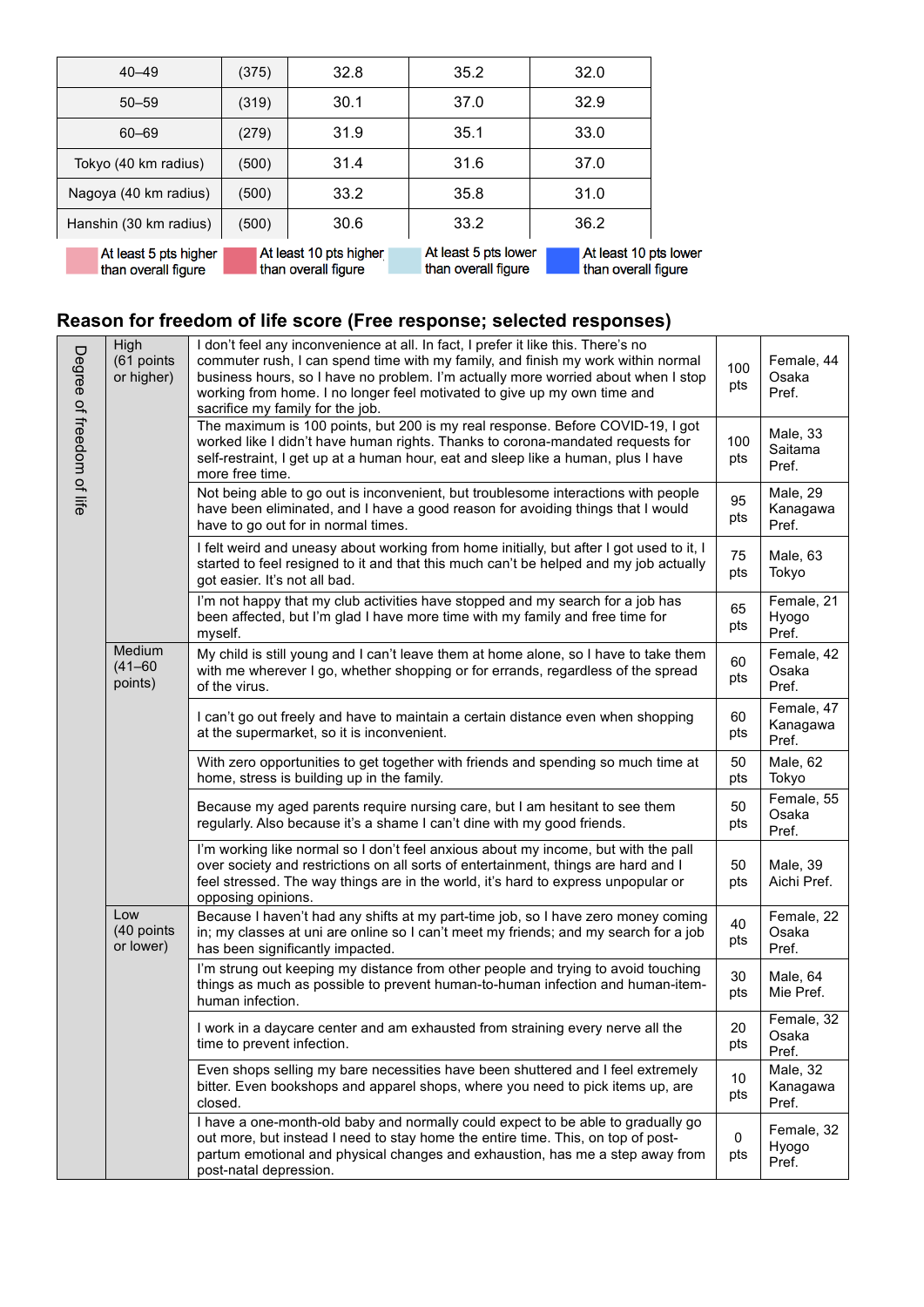# Reference material 2: Attitudes and behavior under the influence of COVID-19

- In attitudes and behavior under the influence of COVID-19, looking at changes from March to May, all items in Degree of anxiety for which comparison is possible increased from March to April and decreased from April to May.
- Scores in Degree of activity restriction rose sharply from March to April. They rose further from April to May, with all items recording scores around 90%.
- Scores for items in Degree of behavioral change for which comparison is possible have risen continuously from March to May, with Use net shopping and food delivery services and Telework as much as possible rising significantly from April to May.
- Overall, the changes from April to May indicate that *sei-katsu-sha* are no longer simply anxious about COVID-19, but are confronting its challenges and deciding to live in a new way by implementing specific restrictions and behavioral changes.

### **Chronological change (Overall basis: March–May 2020)**

|                                |                                                                                         |                 | Score           |               | <b>Difference</b><br>(compared to<br>previous month) |                |
|--------------------------------|-----------------------------------------------------------------------------------------|-----------------|-----------------|---------------|------------------------------------------------------|----------------|
|                                | Agree + Somewhat agree                                                                  | March<br>survey | April<br>survey | May<br>survey | March -<br>April                                     | April -<br>May |
|                                | (Number of respondents)                                                                 | (1,500)         | (1,500)         | (1,500)       | Pt                                                   | Pt             |
|                                | Feel anxious about the economy stalling                                                 | 83.2            | 91.2            | 90.2          | $+8.0$                                               | $-1.0$         |
| Degree of anxiety              | Feel anxious about the government's response                                            | ---             | 86.9            | 81.1          | ---                                                  | $-5.8$         |
|                                | Feel anxious about the situation abroad                                                 | ---             | 83.5            | 78.5          | ---                                                  | $-5.0$         |
|                                | Feel anxious about the lack and uncertainty of<br>information                           | 74.1            | 82.3            | 77.9          | $+8.2$                                               | $-4.4$         |
|                                | Feel anxious about my and my family's health                                            | 70.7            | 78.2            | 73.9          | $+7.5$                                               | $-4.3$         |
|                                | Feel anxious about my and my family's jobs and income                                   | 58.1            | 69.6            | 63.9          | $+11.5$                                              | $-5.7$         |
|                                | Feel anxious about changes in my interpersonal<br>relationships                         | ---             | ---             | 44.6          |                                                      |                |
|                                | Refrain from taking nonessential and nonurgent trips                                    | 72.5            | 89.3            | 94.2          | $+16.8$                                              | $+4.9$         |
|                                | Refrain from travel and leisure activities                                              | 69.1            | 88.7            | 92.9          | $+19.6$                                              | $+4.2$         |
|                                | Refrain from eating out                                                                 | 61.1            | 82.7            | 91.0          | $+21.6$                                              | $+8.3$         |
| Degree of activity restriction | Refrain from experiential entertainment (gigs, theater,<br>movies, etc.)                | ---             | 86.7            | 91.0          | ---                                                  | $+4.3$         |
|                                | Refrain from nonessential and nonurgent shopping                                        | 64.5            | 84.2            | 90.6          | $+19.7$                                              | $+6.4$         |
|                                | Refrain from meeting friends and socializing                                            | 59.9            | 85.1            | 89.7          | $+25.2$                                              | $+4.6$         |
|                                | Wear a mask, wash my hands and take other precautions<br>against infection consistently | 84.1            | 90.8            | 95.6          | $+6.7$                                               | $+4.8$         |
| Degree of beha                 | Refrain from going out and enjoy pastimes I can do at<br>home                           | 58.7            | 74.6            | 86.9          | $+15.9$                                              | $+12.3$        |
|                                | Make sure to get sufficient exercise, nutrients and sleep                               |                 | 79.5            | 79.5          |                                                      | ±0             |
|                                | Keep a stock of anti-infection products and everyday<br>necessities                     | 50.7            | 60.5            | 67.1          | $+9.8$                                               | $+6.6$         |
| vioral change                  | I'm at home more, so I cook myself as much as possible                                  | ---             | ---             | 65.1          | ---                                                  |                |
|                                | Refrain from going out and use net shopping and food<br>delivery services instead       | 24.7            | 38.9            | 59.5          | $+14.2$                                              | $+20.6$        |
|                                | Avoid using public transport and drive to places instead                                |                 | 46.9            | 57.0          | ---                                                  | $+10.1$        |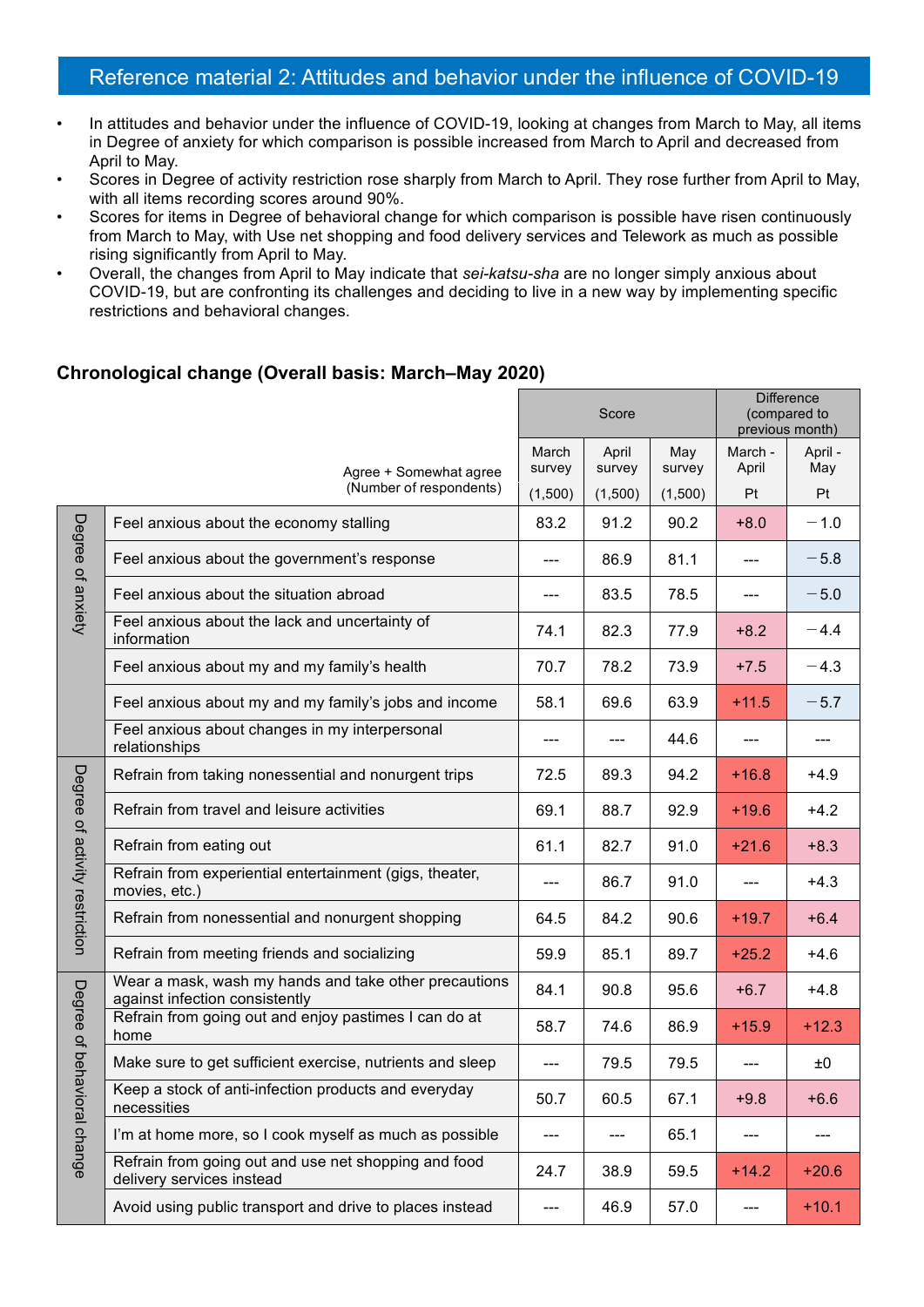| I'm home more, so I'm doing exercises I can do at home                                                                                 | ---  | $\overline{a}$ | 55.9   |         |         |
|----------------------------------------------------------------------------------------------------------------------------------------|------|----------------|--------|---------|---------|
| I'm home more, so I'm playing video games on my<br>smartphone, computer, etc.                                                          | ---  | 49.3           | 55.3   | $---$   | $+6.0$  |
| I'm home more, so I'm using video, music and other<br>streaming services                                                               | ---  | 44.7           | 50.9   | $---$   | $+6.2$  |
| Exercise outside where people don't gather                                                                                             | ---  | $---$          | 45.3   | $- - -$ | ---     |
| Commute to work/school during off-peak hours as much<br>as possible                                                                    | 25.5 | 34.4           | 43.0   | $+8.9$  | $+8.6$  |
| I'm home more, so I'm reading and posting on social<br>media                                                                           |      | 35.0           | 42.3   |         | $+7.3$  |
| Telework (work from home) as much as possible<br>[Base: Those with jobs March n=1,042, April n=1,051,<br>May n=1,074]                  | 18.2 | 23.5           | 41.3   | $+5.3$  | $+17.8$ |
| Enjoy leisure activities outdoors where people don't<br>gather                                                                         |      | 38.2           | 32.5   |         | $-5.7$  |
| I'm home more, so I'm making things by hand<br>(handcrafts, home improvements, DIY, etc.)                                              | ---  |                | 31.2   | ---     |         |
| Started/Am considering a side job because my income<br>has dropped or looks likely to drop                                             | ---  | 14.9           | 23.9   | ---     | $+9.0$  |
| I'm home more, so I'm upgrading my home environment<br>by updating the telecommunications environment, buying<br>home appliances, etc. | ---  | 21.6           | 22.9   |         | $+1.3$  |
| I'm putting the money I can't spend outside toward buying<br>slightly better things                                                    | ---  | ---            | 20.9   | ---     | ---     |
| I'm supporting businesses and organizations that are not<br>able to operate as normal                                                  | ---  | ---            | 19.7   | ---     |         |
| I'm home more, so I'm buying things on flea market apps<br>and net auctions                                                            | ---  | 17.6           | 19.5   | $---$   | $+1.9$  |
| I'm home more, so I'm posting and selling things on flea<br>market apps and net auctions                                               | ---  | 18.3           | 19.1   | $---$   | $+0.8$  |
| I'm home more, so I'm studying online                                                                                                  | ---  | 14.3           | 18.9   | ---     | $+4.6$  |
| I'm home more, so I'm participating in online drinking<br>parties and dinners                                                          | ---  | ---            | 18.6   | ---     | ---     |
| Started/Am considering getting a job, changing jobs or<br>starting a business because my income has dropped or<br>looks likely to drop | ---  |                | 18.1   |         |         |
| I'm home more, so I'm investing                                                                                                        |      | 16.3           | 17.7   | ---     | $+1.4$  |
|                                                                                                                                        |      |                | $(\%)$ |         | (pt)    |

Up at least 5 pts

Up at least 10 pts

Down at least 5 pts

Down at least 10 pts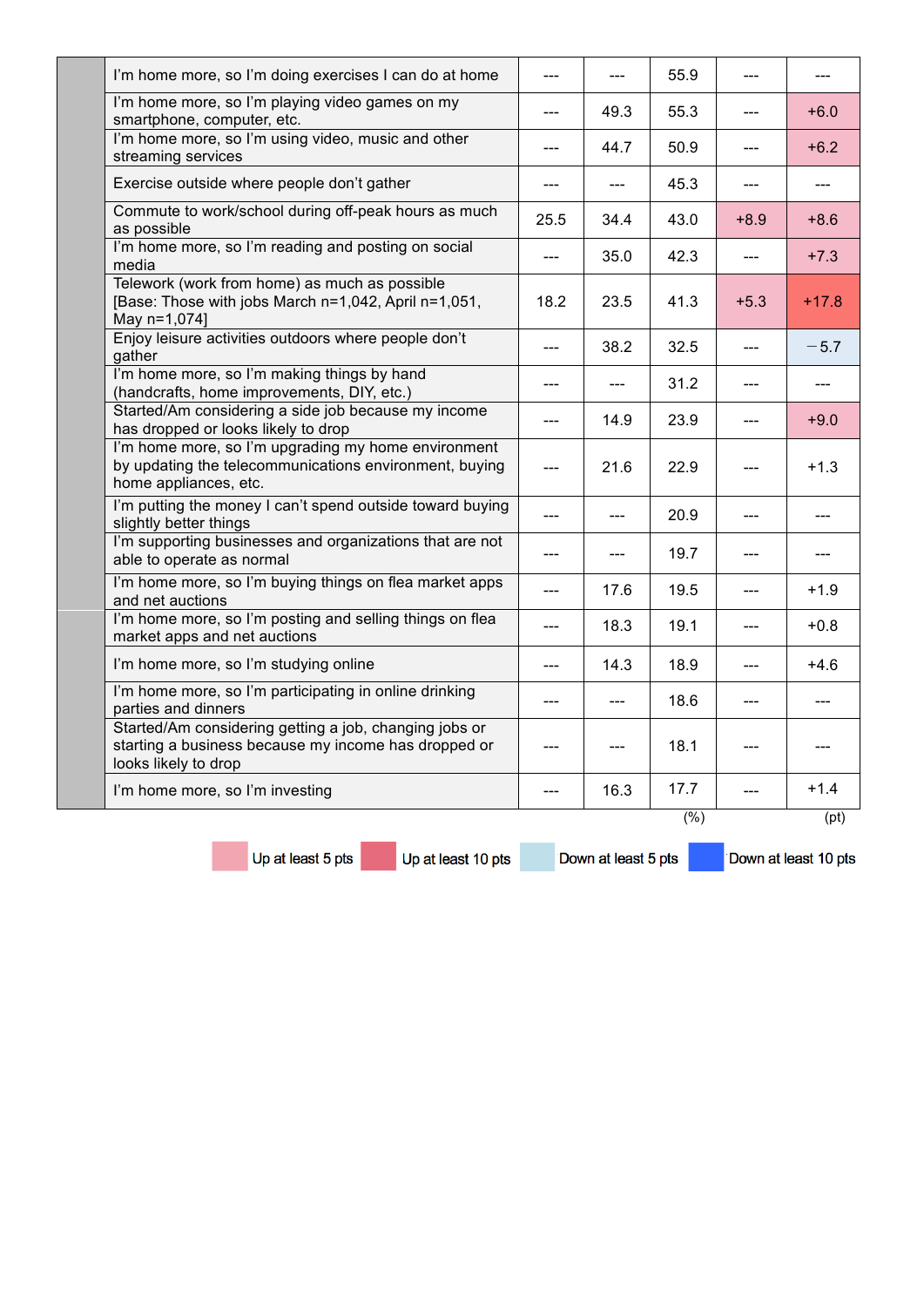# Reference material 3: Attitudes and behavior under the influence of COVID-19

- In attitudes and behavior under the influence of COVID-19, among the Degree of anxiety items surveyed, Feel anxious about the economy stalling received the highest score, 90.2%. By gender, females gave more Degree of anxiety items high scores. By age group, scores were relatively lower in the 20–29 cohort, and higher in the 50–59 age group.
- In Degree of activity restriction items, all items scored around 90%, with Refrain from taking nonessential and nonurgent trips leading the way. By gender, scores for all items were higher among females. By age group and area, the differences were relatively small.
- In Degree of behavioral change items, Take precautions against infection consistently, 95.6%, received the highest score. The younger age groups gave many items, particularly those related to use of online/digital services such as Use streaming services, Studying online and Participate in online drinking parties, higher scores than the older age groups. Additionally, by area, differences in scores for Avoid using public transport and drive to places instead and Telework as much as possible were comparatively larger.

|                                |                                                                                         |             |       | Gender  | Age group |       |           |       | Area      |                      |                              |                        |
|--------------------------------|-----------------------------------------------------------------------------------------|-------------|-------|---------|-----------|-------|-----------|-------|-----------|----------------------|------------------------------|------------------------|
|                                |                                                                                         | Over<br>all | Males | Females | 20-29     | 30-39 | $40 - 49$ | 69-09 | $69 - 09$ | Tokyo (40 km radius) | Nagoya<br>(40 km)<br>radius) | Hanshin (30 km radius) |
|                                | Agree + Somewhat agree<br>(Number of respondents)                                       | (1,500)     | (755) | (745)   | (241)     | (286) | (375)     | (319) | (279)     | (500)                | (500)                        | (500)                  |
|                                | Feel anxious about the economy stalling                                                 | 90.2        | 88.3  | 92.1    | 82.2      | 89.5  | 91.5      | 93.4  | 92.5      | 89.8                 | 89.6                         | 91.2                   |
| Degree of anxiety              | Feel anxious about the government's<br>response                                         | 81.1        | 76.6  | 85.6    | 75.5      | 78.7  | 78.4      | 85.3  | 87.1      | 83.0                 | 80.0                         | 80.2                   |
|                                | Feel anxious about the situation abroad                                                 | 78.5        | 77.7  | 79.3    | 67.6      | 73.4  | 79.5      | 86.2  | 83.2      | 80.2                 | 76.2                         | 79.2                   |
|                                | Feel anxious about the lack and uncertainty<br>of information                           | 77.9        | 76.0  | 79.9    | 78.8      | 80.4  | 76.8      | 78.1  | 76.0      | 81.6                 | 76.6                         | 75.6                   |
|                                | Feel anxious about my and my family's<br>health                                         | 73.9        | 69.9  | 77.9    | 72.2      | 74.1  | 68.3      | 80.3  | 75.3      | 76.0                 | 70.2                         | 75.4                   |
|                                | Feel anxious about my and my family's jobs<br>and income                                | 63.9        | 61.9  | 66.0    | 61.4      | 65.4  | 66.4      | 67.1  | 57.7      | 65.2                 | 64.6                         | 62.0                   |
|                                | Feel anxious about changes in my<br>interpersonal relationships                         | 44.6        | 45.0  | 44.2    | 44.0      | 47.6  | 44.0      | 47.0  | 40.1      | 43.6                 | 44.0                         | 46.2                   |
|                                | Refrain from taking nonessential and<br>nonurgent trips                                 | 94.2        | 91.0  | 97.4    | 93.8      | 93.0  | 93.3      | 95.3  | 95.7      | 95.6                 | 94.2                         | 92.8                   |
|                                | Refrain from travel and leisure activities                                              | 92.9        | 90.6  | 95.3    | 93.8      | 93.4  | 93.6      | 91.8  | 92.1      | 94.6                 | 91.4                         | 92.8                   |
|                                | Refrain from eating out                                                                 | 91.0        | 87.7  | 94.4    | 92.5      | 90.2  | 91.2      | 90.6  | 90.7      | 92.4                 | 87.8                         | 92.8                   |
|                                | Refrain from experiential entertainment (gigs,<br>theater, movies, etc.)                | 91.0        | 87.9  | 94.1    | 90.9      | 93.4  | 92.0      | 88.7  | 90.0      | 92.2                 | 89.8                         | 91.0                   |
| Degree of activity restriction | Refrain from nonessential and nonurgent<br>shopping                                     | 90.6        | 87.2  | 94.1    | 89.2      | 89.5  | 90.7      | 90.6  | 92.8      | 91.6                 | 89.6                         | 90.6                   |
|                                | Refrain from meeting friends and socializing                                            | 89.7        | 85.7  | 93.7    | 89.2      | 89.5  | 92.3      | 87.8  | 88.9      | 90.8                 | 87.4                         | 90.8                   |
| Degree                         | Wear a mask, wash my hands and take other<br>precautions against infection consistently | 95.6        | 93.4  | 97.9    | 93.4      | 94.8  | 95.2      | 96.2  | 98.2      | 95.8                 | 96.4                         | 94.6                   |
| $\overline{a}$                 | Refrain from going out and enjoy pastimes I<br>can do at home                           | 86.9        | 82.5  | 91.4    | 89.2      | 87.1  | 88.3      | 86.2  | 83.9      | 89.2                 | 84.4                         | 87.2                   |
|                                | Make sure to get sufficient exercise, nutrients<br>and sleep                            | 79.5        | 77.4  | 81.6    | 78.0      | 80.4  | 76.0      | 79.9  | 83.9      | 81.4                 | 76.4                         | 80.6                   |

#### **Results by gender and age group**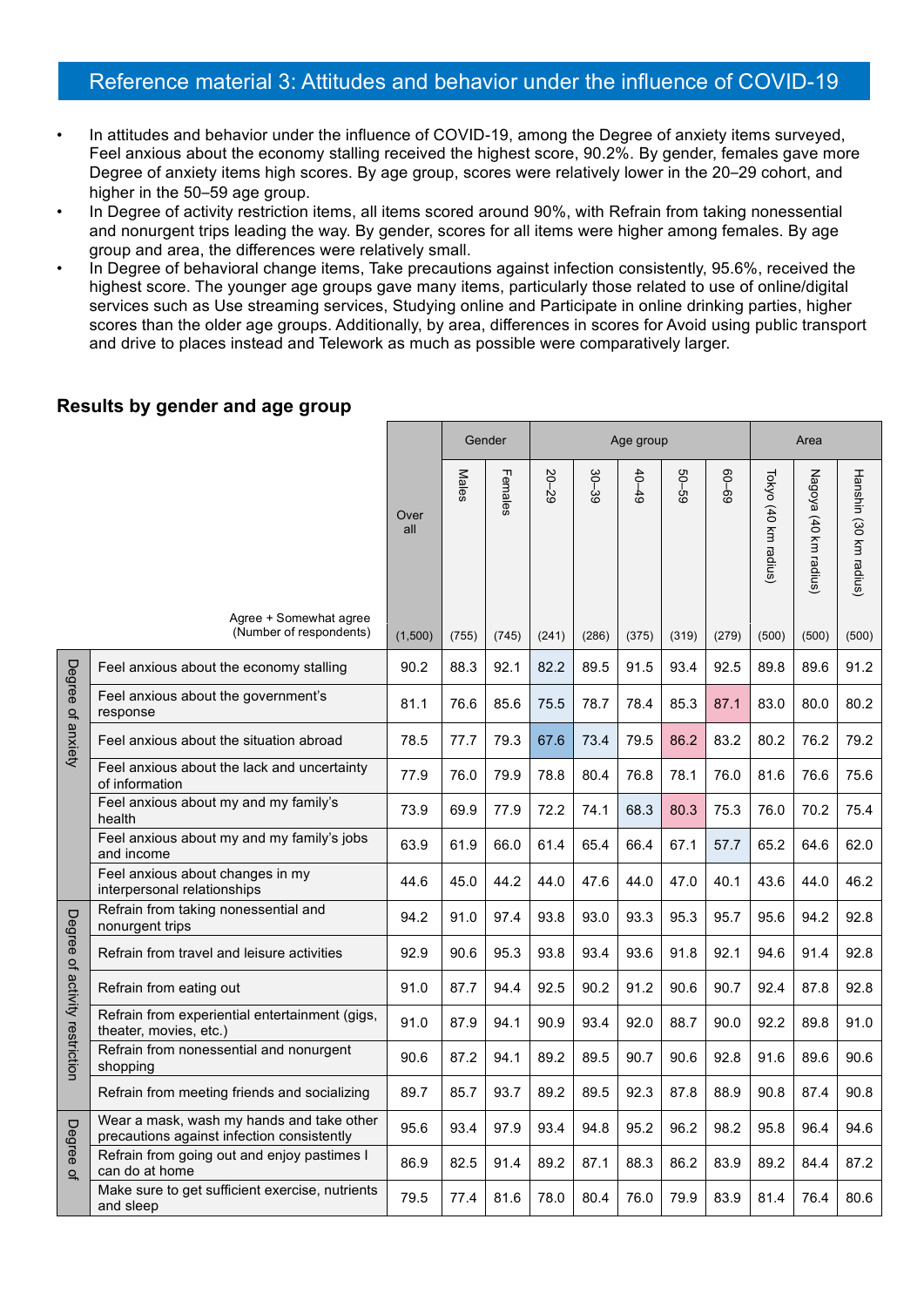|                   | Keep a stock of anti-infection products and<br>everyday necessities                                                                                                                          | 67.1 | 61.6 | 72.6 | 67.2 | 69.9 | 64.3 | 70.8 | 63.4 | 72.4 | 61.4 | 67.4 |
|-------------------|----------------------------------------------------------------------------------------------------------------------------------------------------------------------------------------------|------|------|------|------|------|------|------|------|------|------|------|
| behavioral change | I'm at home more, so I cook myself as much<br>as possible                                                                                                                                    | 65.1 | 49.8 | 80.7 | 63.9 | 73.1 | 62.9 | 58.3 | 68.8 | 66.8 | 63.4 | 65.2 |
|                   | Refrain from going out and use net shopping<br>and food delivery services instead                                                                                                            | 59.5 | 56.3 | 62.8 | 66.8 | 64.7 | 58.1 | 54.5 | 55.6 | 62.6 | 56.8 | 59.2 |
|                   | Avoid using public transport and drive to<br>places instead                                                                                                                                  | 57.0 | 53.9 | 60.1 | 54.8 | 56.3 | 54.9 | 59.2 | 59.9 | 47.2 | 68.2 | 55.6 |
|                   | I'm home more, so I'm doing exercises I can<br>do at home                                                                                                                                    | 55.9 | 51.0 | 60.8 | 60.6 | 59.4 | 56.5 | 45.5 | 59.1 | 60.6 | 53.2 | 53.8 |
|                   | I'm home more, so I'm playing video games<br>on my smartphone, computer, etc.                                                                                                                | 55.3 | 55.8 | 54.8 | 76.8 | 65.7 | 55.2 | 46.4 | 36.2 | 56.0 | 57.0 | 52.8 |
|                   | I'm home more, so I'm using video, music<br>and other streaming services                                                                                                                     | 50.9 | 52.3 | 49.4 | 69.7 | 58.4 | 51.2 | 42.6 | 35.8 | 55.6 | 48.4 | 48.6 |
|                   | I exercise outside where people don't gather                                                                                                                                                 | 45.3 | 46.9 | 43.8 | 49.4 | 55.2 | 44.0 | 36.4 | 43.7 | 44.0 | 48.2 | 43.8 |
|                   | Commute to work/school during off-peak<br>hours as much as possible                                                                                                                          | 43.0 | 45.0 | 40.9 | 47.3 | 43.7 | 44.0 | 41.1 | 39.4 | 46.2 | 37.2 | 45.6 |
|                   | I'm home more, so I'm reading and posting<br>on social media                                                                                                                                 | 42.3 | 38.0 | 46.7 | 72.2 | 50.7 | 39.2 | 32.3 | 23.7 | 41.2 | 40.8 | 45.0 |
|                   | Telework (work from home) as much as<br>possible<br>[Base: Those with jobs March n=1,042, April<br>n=1,051, May n=1,074]                                                                     | 41.3 | 44.8 | 36.3 | 49.0 | 43.4 | 42.3 | 36.9 | 35.4 | 52.2 | 34.1 | 37.9 |
|                   | Enjoy leisure activities outdoors where<br>people don't gather                                                                                                                               | 32.5 | 34.6 | 30.5 | 34.9 | 38.5 | 32.8 | 27.3 | 30.1 | 31.0 | 35.2 | 31.4 |
|                   | I'm home more, so I'm making things by<br>hand (handcrafts, home improvements, DIY,<br>$etc.$ )                                                                                              | 31.2 | 28.1 | 34.4 | 30.3 | 36.0 | 27.2 | 29.8 | 34.1 | 32.4 | 29.8 | 31.4 |
|                   | Started/Am considering a side job because<br>my income has dropped or looks likely to<br>drop                                                                                                | 23.9 | 26.9 | 20.8 | 36.1 | 31.5 | 21.9 | 19.1 | 13.6 | 24.8 | 22.0 | 24.8 |
|                   | I'm home more, so I'm upgrading my home<br>environment by updating the<br>telecommunications environment, buying<br>home appliances, etc.                                                    | 22.9 | 25.8 | 20.0 | 32.4 | 30.8 | 22.1 | 16.9 | 14.7 | 22.6 | 22.8 | 23.4 |
|                   | I'm putting the money I can't spend outside<br>toward buying slightly better things                                                                                                          | 20.9 | 21.9 | 20.0 | 24.1 | 26.9 | 20.5 | 15.7 | 18.6 | 23.0 | 18.4 | 21.4 |
|                   | I'm supporting stores and organizations that<br>are not able to operate as normal                                                                                                            | 19.7 | 19.9 | 19.5 | 22.4 | 21.0 | 20.0 | 18.2 | 17.2 | 19.6 | 18.0 | 21.4 |
|                   | I'm home more, so I'm buying things on flea<br>market apps and net auctions                                                                                                                  | 19.5 | 22.3 | 16.8 | 23.7 | 27.6 | 20.3 | 16.3 | 10.4 | 18.8 | 19.4 | 20.4 |
|                   | I'm home more, so I'm posting and selling<br>things on flea market apps and net auctions                                                                                                     | 19.1 | 20.9 | 17.3 | 27.8 | 26.2 | 18.7 | 13.8 | 11.1 | 20.8 | 17.2 | 19.4 |
|                   | I'm home more, so I'm studying online                                                                                                                                                        | 18.9 | 22.0 | 15.8 | 31.5 | 26.6 | 16.8 | 11.3 | 11.8 | 21.2 | 15.8 | 19.8 |
|                   | I'm home more, so I'm participating in online<br>drinking parties and dinners                                                                                                                | 18.6 | 19.6 | 17.6 | 40.2 | 25.2 | 14.4 | 7.8  | 11.1 | 20.0 | 18.4 | 17.4 |
|                   | Started/Am considering getting a job,<br>changing jobs or starting a business because<br>my income has dropped or looks likely to<br>drop                                                    | 18.1 | 20.8 | 15.4 | 26.6 | 19.9 | 18.4 | 14.4 | 12.9 | 19.6 | 15.8 | 19.0 |
|                   | I'm home more, so I'm investing                                                                                                                                                              | 17.7 | 26.6 | 8.7  | 20.3 | 28.0 | 17.1 | 11.9 | 12.5 | 18.6 | 17.4 | 17.2 |
|                   | At least 5 pts lower<br>At least 10 pts lower<br>At least 10 pts higher<br>At least 5 pts higher<br>than overall figure<br>than overall figure<br>than overall figure<br>than overall figure |      |      |      |      |      |      |      |      |      |      |      |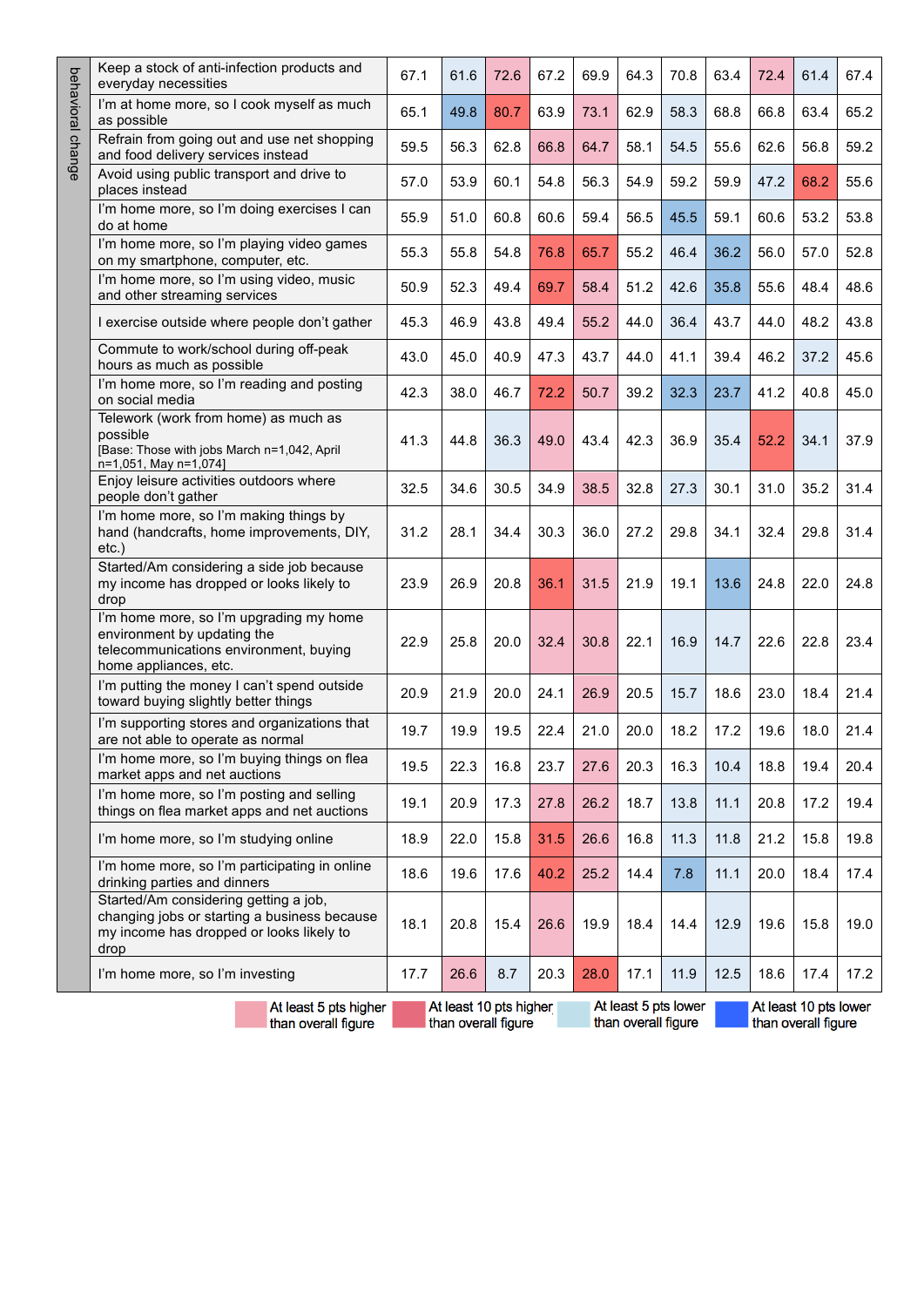# Reference material 4: How they will spend the Special Cash Payment

- Regarding how they will use the 100,000 yen per person Special Cash Payment, Have not decided was the most frequently given response. Have not decided was selected by 17.5% of respondents, and Have decided,17.5% and Have vaguely decided, 32.7%, together accounted for around 50% of respondents. Will save the entire amount, which came in at 14.1%, was comparatively higher among those aged 20–29, at 21.2%.
- When we asked those that responded Have decided and Have vaguely decided to answer freely about how they would use the money, responses ranged from buying things they are not able to buy now and doing things they are unable to do now, to putting it toward various essential expenses. There were also some who wanted spend the money on society and the local economy, including spending it on local businesses and businesses belonging to their acquaintances.

|                                                                                                                                 |         | How they will spend Special Cash Payment |                                   |         |         |  |  |  |  |
|---------------------------------------------------------------------------------------------------------------------------------|---------|------------------------------------------|-----------------------------------|---------|---------|--|--|--|--|
|                                                                                                                                 |         | Have<br>decided                          | Will save<br>the entire<br>amount |         |         |  |  |  |  |
| (Number of respondents)                                                                                                         |         | $(\% )$                                  | $(\% )$                           | $(\% )$ | $(\% )$ |  |  |  |  |
| Overall                                                                                                                         | (1,500) | 17.5                                     | 32.7                              | 35.7    | 14.1    |  |  |  |  |
| <b>Males</b>                                                                                                                    | (755)   | 17.2                                     | 31.0                              | 38.4    | 13.4    |  |  |  |  |
| Females                                                                                                                         | (745)   | 17.7                                     | 34.4                              | 33.0    | 14.9    |  |  |  |  |
| $20 - 29$                                                                                                                       | (241)   | 17.8                                     | 34.9                              | 26.1    | 21.2    |  |  |  |  |
| $30 - 39$                                                                                                                       | (286)   | 17.1                                     | 36.4                              | 32.5    | 14.0    |  |  |  |  |
| $40 - 49$                                                                                                                       | (375)   | 13.9                                     | 36.0                              | 36.0    | 14.1    |  |  |  |  |
| $50 - 59$                                                                                                                       | (319)   | 19.4                                     | 29.5                              | 39.5    | 11.6    |  |  |  |  |
| $60 - 69$                                                                                                                       | (279)   | 20.1                                     | 26.2                              | 42.7    | 11.1    |  |  |  |  |
| Tokyo (40 km radius)                                                                                                            | (500)   | 17.2                                     | 32.6                              | 32.4    | 17.8    |  |  |  |  |
| Nagoya (40 km radius)                                                                                                           | (500)   | 17.2                                     | 32.0                              | 38.6    | 12.2    |  |  |  |  |
| Hanshin (30 km radius)                                                                                                          | (500)   | 18.0                                     | 33.4                              | 36.2    | 12.4    |  |  |  |  |
| $\blacksquare$ At loget 5 nte lower<br>$\Lambda$ t looot 10 nte biaher $\blacksquare$<br>$\overline{A}$ At locat $E$ ato biobor |         |                                          |                                   |         |         |  |  |  |  |

## **How they will spend Special Cash Payment by gender and age group**

At least 5 pts higher than overall figure

At least 10 pts higher than overall figure

αοι υ μ than overall figure

At least 10 pts lower than overall figure

#### **Specific uses for the Special Cash Payment (Free response; selected responses of those who responded Have decided + Have vaguely decided)**

|                                               | I want to spend it on travel, eating out and other things I can't do now.                                                                                                                                                                                        | Female, 21<br>Osaka Pref.     |
|-----------------------------------------------|------------------------------------------------------------------------------------------------------------------------------------------------------------------------------------------------------------------------------------------------------------------|-------------------------------|
|                                               | I want to take advantage of it to enhance my home, so would like to buy furniture.                                                                                                                                                                               | Male, 28<br>Kanagawa<br>Pref. |
| Will buy things have<br>wanted/Will do things | I want to get delicious take-out food and enjoy it at home. I want to buy trendy masks.                                                                                                                                                                          | Female, 42<br>Aichi Pref.     |
| have wanted to do                             | I will spend my 100,000 yen on clothes and makeup for myself and won't spend it on my<br>family. I plan to give my family members their cash payments.                                                                                                           | Female, 48<br>Kyoto Pref.     |
|                                               | When the state of emergency is lifted, I want to go to the cinema and watch lots of movies,<br>then enjoy a complete meal at a fancy restaurant on the way home.<br>I want to spread my wings fully by taking a driving trip here in Japan for three days or so. | Male, 67<br>Aichi Pref.       |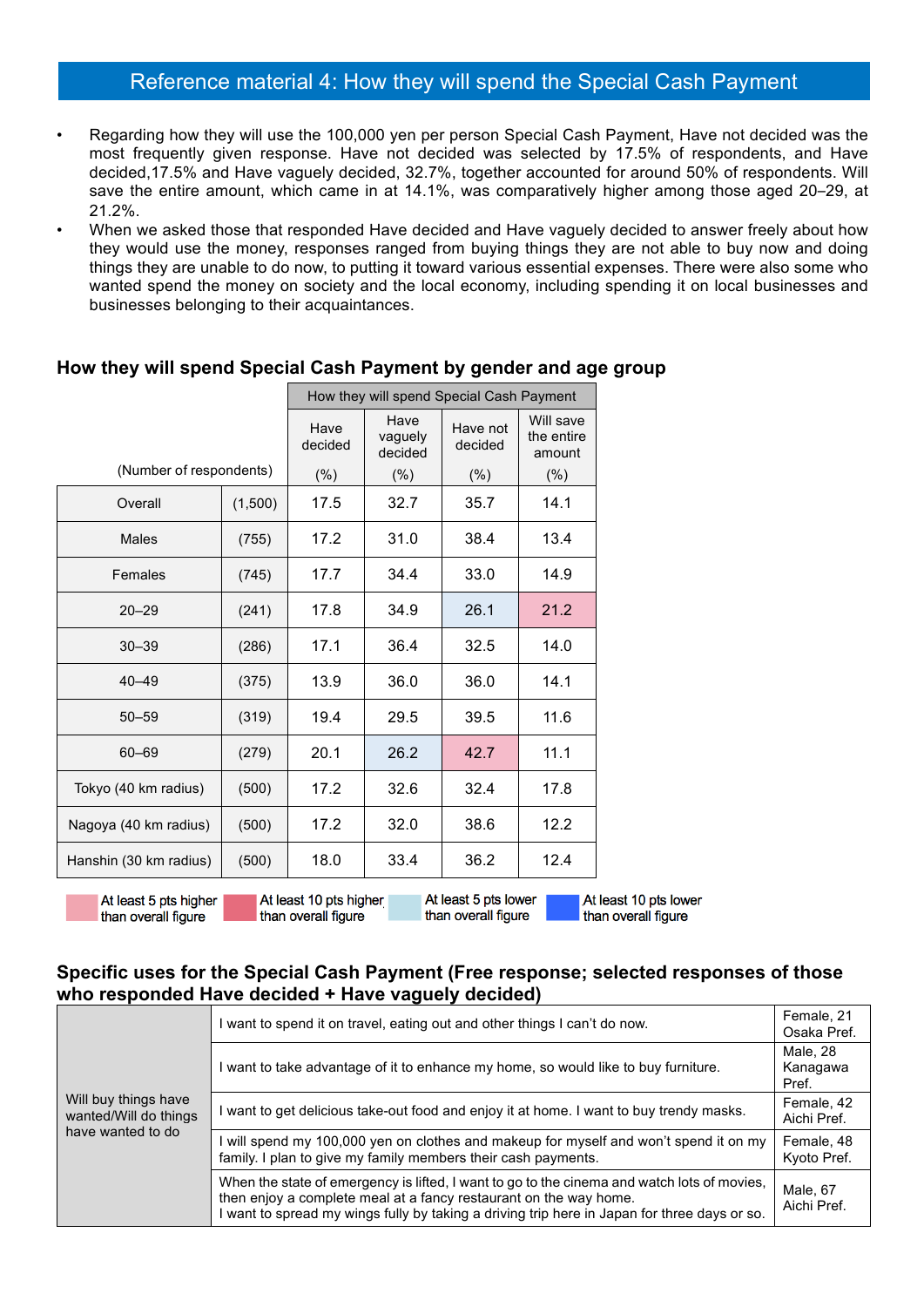| Will put it toward<br>necessary expenses                | I will put it toward my tuition.                                                                                                                                                                                                                                                                                                                             |                          |  |  |  |  |
|---------------------------------------------------------|--------------------------------------------------------------------------------------------------------------------------------------------------------------------------------------------------------------------------------------------------------------------------------------------------------------------------------------------------------------|--------------------------|--|--|--|--|
|                                                         | Fixed expenses like rent, utilities and my mobile phone bill, and tuition and pension.                                                                                                                                                                                                                                                                       |                          |  |  |  |  |
|                                                         | I'm sure to get a pay cut and reduced bonus, so regular spending (food, daily necessities,<br>taxes, utilities, communications, insurance and the like).                                                                                                                                                                                                     |                          |  |  |  |  |
|                                                         | It will be eaten up by rent, utilities, communication expenses and the like. (Because I'm<br>Female, 45<br>furloughed and have no income)                                                                                                                                                                                                                    |                          |  |  |  |  |
|                                                         | I'll put it toward the taxes I have to pay.                                                                                                                                                                                                                                                                                                                  |                          |  |  |  |  |
| Will use it to support<br>society or local<br>community | I want to support producers hit hard by the coronavirus by ordering vegetables, meat and<br>other products from them.                                                                                                                                                                                                                                        |                          |  |  |  |  |
|                                                         | I want to give a little back to the hospitality industry, which is in strife at the moment, by<br>eating and drinking at local restaurants and bars. I'd also like to travel within Japan.<br>I have no idea of putting this 100,000 yen toward savings and such and want to use it<br>toward reviving the Japanese economy, which has come to a standstill. | Female, 40<br>Gifu Pref. |  |  |  |  |
|                                                         | I want to spend it at a friend's business, which is in dire straits.                                                                                                                                                                                                                                                                                         |                          |  |  |  |  |
|                                                         | I want to go to an inn I frequent but am not able to visit just now and help them out even<br>a little bit.                                                                                                                                                                                                                                                  |                          |  |  |  |  |
|                                                         | I want to donate it to support health professionals.                                                                                                                                                                                                                                                                                                         |                          |  |  |  |  |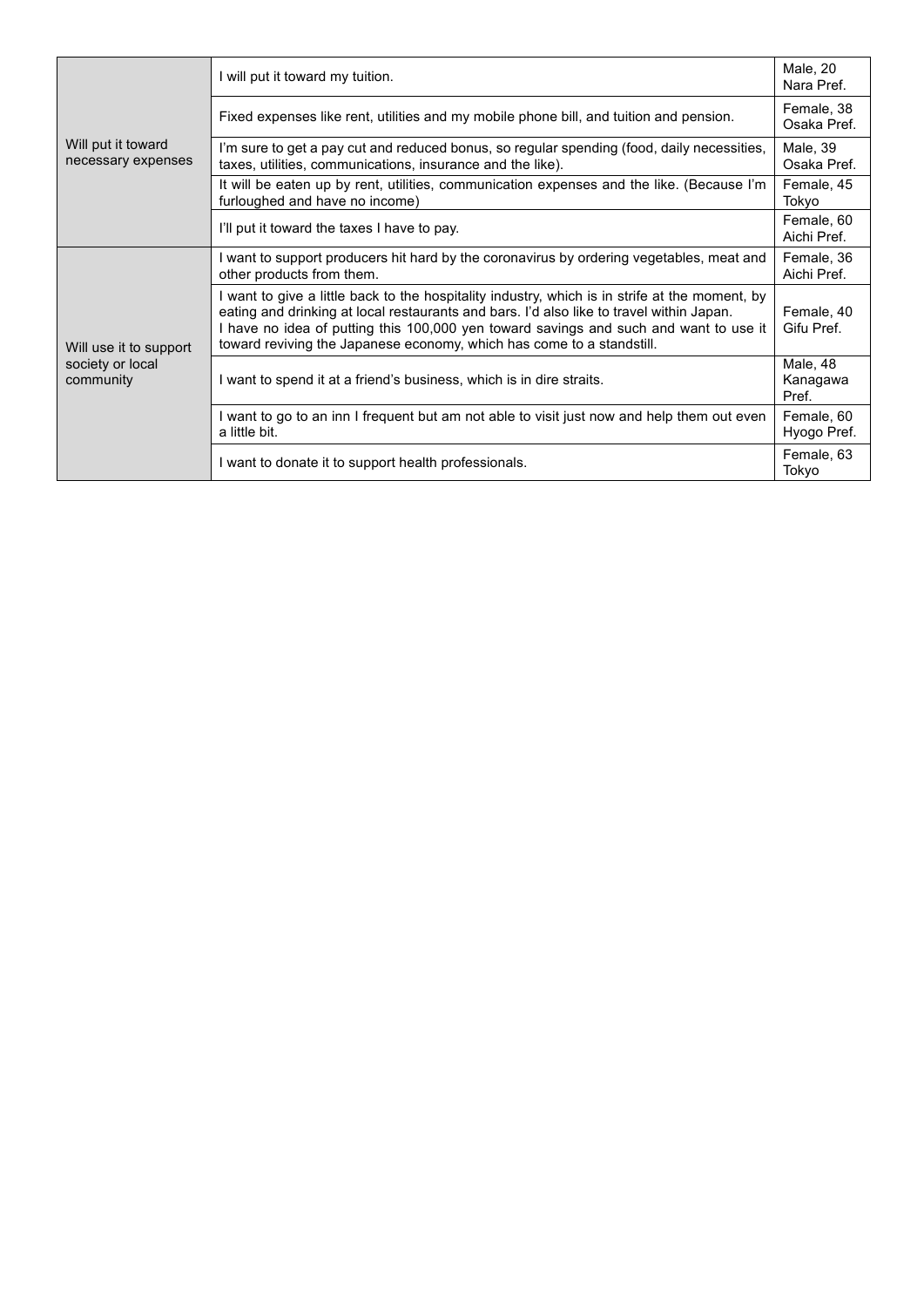# Reference material 5: What they want to focus on in their lives next month

- When we asked what respondents would like to focus on in their lives next month (June) under the influence of COVID-19, the top responses were Health (77.1%), Sleep/Rest (72.1%) and Contact with family members (70.3%).
- Comparing scores over time, scores for 22 of 24 items in the May survey were higher than the same items in the April survey.
- Items that saw especially high rises were Contact with friends, boyfriend/girlfriend (+26.0 points), Hobbies/Leisure (+22.8 points), and Shopping (+19.6 points). All of these are activities that have been difficult to do under the state of emergency, and as life under restrictions has dragged on, it appears that desire for these activities has grown.
- Conversely, Collecting information from mass media was down (-6.0 points) since the April survey. This provides a glimpse of *sei-katsu-sha* that want to maintain a degree of distance as exposure to information about COVID-19 has become relentless.

## **Chronological change (Overall basis: April–May 2020)**

|                                                                         | Score                   |                       | <b>Difference</b> |
|-------------------------------------------------------------------------|-------------------------|-----------------------|-------------------|
|                                                                         | April<br>2020<br>survey | May<br>2020<br>survey | April -<br>May    |
| Want to focus on + Somewhat want to focus on<br>(Number of respondents) | (1,500)                 | (1,500)               | Pt                |
| Health                                                                  | 73.1                    | 77.1                  | $+4.0$            |
| Sleep/Rest                                                              | 74.9                    | 72.1                  | $-2.8$            |
| Contact with family members                                             | 59.4                    | 70.3                  | $+10.9$           |
| Eating/Drinking                                                         | 55.8                    | 68.5                  | $+12.7$           |
| Hobbies/Leisure                                                         | 44.9                    | 67.7                  | $+22.8$           |
| Shopping                                                                | 44.1                    | 63.7                  | $+19.6$           |
| Contact with friends, girlfriend/boyfriend                              | 32.8                    | 58.8                  | $+26.0$           |
| Work                                                                    | 43.9                    | 58.5                  | $+14.6$           |
| Household chores                                                        | 55.9                    | 57.5                  | $+1.6$            |
| Savings/Investment                                                      | 44.8                    | 57.2                  | $+12.4$           |
| Watching/Viewing entertainment content                                  | 44.5                    | 54.2                  | $+9.7$            |
| Fashion/Appearance                                                      | 34.6                    | 48.3                  | $+13.7$           |
| Collecting info. from mass media                                        | 53.1                    | 47.1                  | $-6.0$            |
| Collecting info. from the internet                                      | 43.1                    | 47.1                  | $+4.0$            |
| Beauty                                                                  | 35.0                    | 41.5                  | $+6.5$            |
| Environmental conservation                                              | 29.8                    | 37.9                  | $+8.1$            |
| Learning/Education                                                      | 28.3                    | 35.9                  | $+7.6$            |
| Second job                                                              | 25.2                    | 30.5                  | $+5.3$            |
| Posting info. on the internet                                           | 24.5                    | 27.9                  | $+3.4$            |
| Contact with the local community                                        | 14.8                    | 26.4                  | $+11.6$           |
| Childcare                                                               | 25.2                    | 25.7                  | $+0.5$            |
| Contributing to social causes                                           | 15.7                    | 23.8                  | $+8.1$            |
| Gift-giving                                                             | 16.4                    | 23.0                  | $+6.6$            |
| Nursing care                                                            | 9.3                     | 12.6                  | $+3.3$            |
|                                                                         |                         | (%)                   | (pt)              |

Up at least 5 pts Up at least 10 pts Down at least 5 pts Down at least 10 pts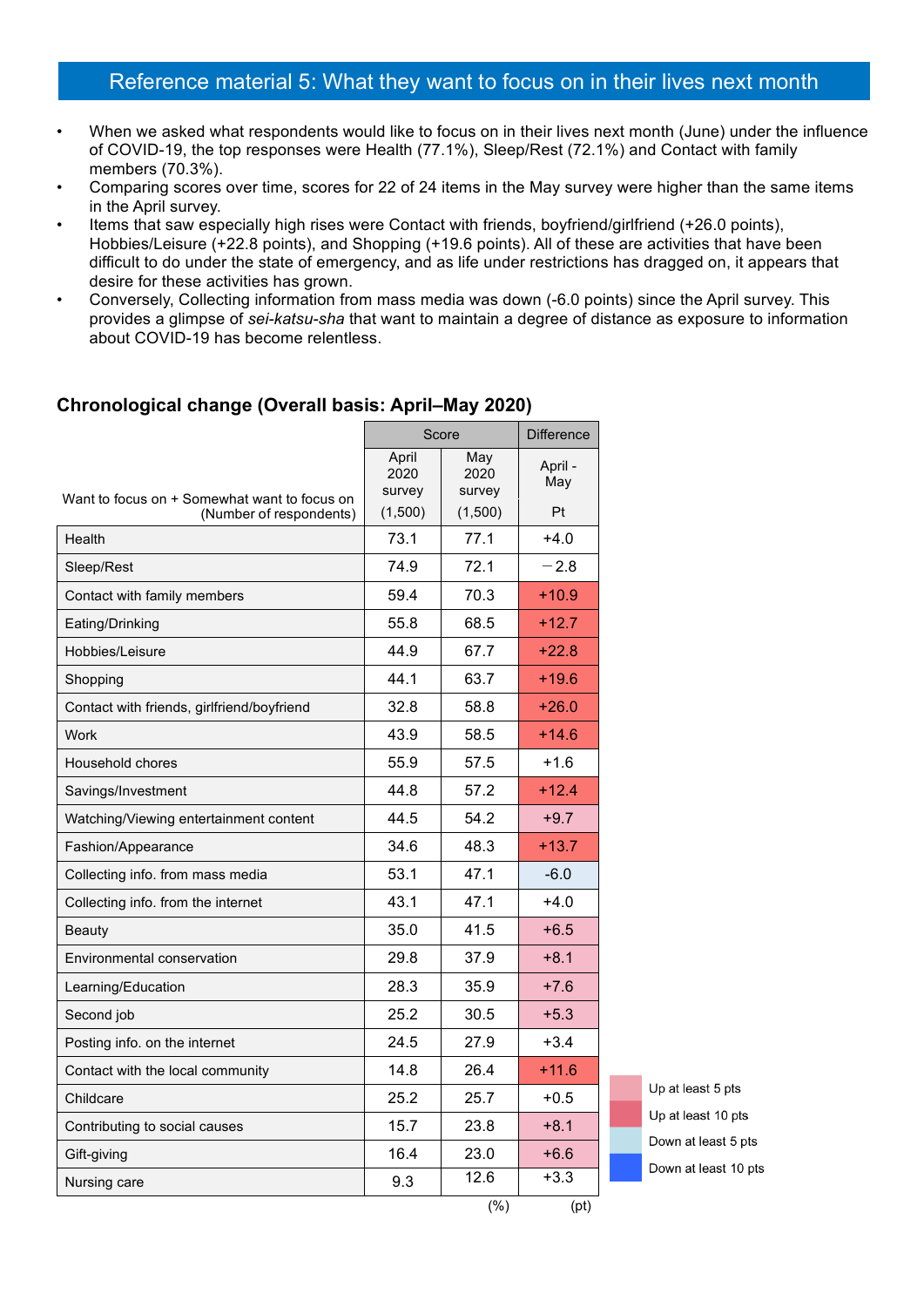# Reference material 6: What they want to focus on in their lives next month

- Looking at what respondents want to focus on in their lives next month (June) under the influence of COVID-19 by gender, scores for Contact with family members, Contact with friends, girlfriend/boyfriend, Eating/Drinking and Shopping were higher for females than males.
- By age group, scores in a wide range of items, including Eating/Drinking, Hobbies/Leisure and Shopping, were highest among the 20–29 age group. Scores for many items declined the older the age group.
- By area, differences were not as marked as the results by gender and age group, but scores for Contact with friends, girlfriend/boyfriend, Collecting info. from the internet, among others, were lower in Nagoya (40 km radius) than in the other areas.

#### **Results by gender and age group**

|                                                 |                                                                                        | Gender |         | Age group |       |           |       | Area      |                             |                              |                           |
|-------------------------------------------------|----------------------------------------------------------------------------------------|--------|---------|-----------|-------|-----------|-------|-----------|-----------------------------|------------------------------|---------------------------|
| Want to focus on<br>+ Somewhat want to focus on | Overall                                                                                | Males  | Females | $20 - 29$ | 30-39 | $60 - 49$ | 69-09 | $69 - 09$ | (40)<br>km radius)<br>Tokyo | (40)<br>Мадоуа<br>km radius) | (30 km radius)<br>Hanshin |
| (Number of respondents)                         | (1,500)                                                                                | (755)  | (745)   | (241)     | (286) | (375)     | (319) | (279)     | (500)                       | (500)                        | (500)                     |
| Health                                          | 77.1                                                                                   | 74.4   | 79.9    | 76.8      | 78.7  | 77.6      | 75.9  | 76.7      | 81.0                        | 73.8                         | 76.6                      |
| Sleep/Rest                                      | 72.1                                                                                   | 68.3   | 75.8    | 75.5      | 73.8  | 72.8      | 71.2  | 67.4      | 72.0                        | 69.8                         | 74.4                      |
| Contact with family members                     | 70.3                                                                                   | 65.3   | 75.4    | 67.6      | 75.9  | 70.9      | 67.7  | 69.2      | 71.4                        | 69.8                         | 69.8                      |
| Eating/Drinking                                 | 68.5                                                                                   | 60.7   | 76.5    | 75.5      | 69.9  | 68.0      | 64.6  | 66.3      | 70.4                        | 65.0                         | 70.2                      |
| Hobbies/Leisure                                 | 67.7                                                                                   | 68.7   | 66.7    | 77.6      | 71.3  | 68.0      | 62.1  | 61.6      | 66.6                        | 68.4                         | 68.2                      |
| Shopping                                        | 63.7                                                                                   | 55.2   | 72.3    | 72.6      | 66.1  | 61.6      | 61.1  | 59.5      | 64.0                        | 62.4                         | 64.8                      |
| Contact with friends, girlfriend/boyfriend      | 58.8                                                                                   | 52.8   | 64.8    | 71.8      | 62.9  | 56.5      | 53.3  | 52.7      | 61.0                        | 53.6                         | 61.8                      |
| Work                                            | 58.5                                                                                   | 63.2   | 53.8    | 66.4      | 62.6  | 62.9      | 58.0  | 42.3      | 60.8                        | 59.4                         | 55.4                      |
| Household chores                                | 57.5                                                                                   | 49.8   | 65.2    | 64.7      | 62.2  | 53.3      | 57.4  | 52.0      | 60.0                        | 56.2                         | 56.2                      |
| Savings/Investment                              | 57.2                                                                                   | 57.7   | 56.6    | 71.4      | 67.1  | 61.1      | 45.5  | 43.0      | 56.8                        | 57.0                         | 57.8                      |
| Watching/Viewing entertainment content          | 54.2                                                                                   | 48.6   | 59.9    | 64.3      | 58.0  | 52.3      | 52.0  | 46.6      | 57.0                        | 52.0                         | 53.6                      |
| Fashion/Appearance                              | 48.3                                                                                   | 32.8   | 63.9    | 61.0      | 51.0  | 46.4      | 43.9  | 41.9      | 51.0                        | 44.8                         | 49.0                      |
| Collecting info. from mass media                | 47.1                                                                                   | 42.8   | 51.4    | 49.4      | 44.8  | 44.8      | 45.8  | 52.0      | 45.6                        | 47.0                         | 48.6                      |
| Collecting info. from the internet              | 47.1                                                                                   | 45.6   | 48.6    | 52.3      | 51.7  | 48.5      | 45.5  | 37.6      | 49.8                        | 41.6                         | 49.8                      |
| Beauty                                          | 41.5                                                                                   | 22.5   | 60.7    | 54.8      | 44.1  | 41.6      | 35.7  | 33.7      | 41.6                        | 37.6                         | 45.2                      |
| Environmental conservation                      | 37.9                                                                                   | 28.7   | 47.2    | 34.9      | 33.9  | 39.2      | 35.7  | 45.5      | 41.2                        | 34.6                         | 38.0                      |
| Learning/Education                              | 35.9                                                                                   | 36.0   | 35.8    | 47.7      | 43.7  | 37.1      | 28.8  | 24.4      | 39.6                        | 35.0                         | 33.2                      |
| Second job                                      | 30.5                                                                                   | 31.0   | 30.1    | 44.8      | 39.9  | 29.9      | 26.0  | 14.7      | 30.2                        | 29.8                         | 31.6                      |
| Posting info. on the internet                   | 27.9                                                                                   | 28.3   | 27.5    | 39.4      | 32.2  | 25.9      | 22.6  | 22.6      | 30.4                        | 25.0                         | 28.4                      |
| Contact with the local community                | 26.4                                                                                   | 25.6   | 27.2    | 27.0      | 26.2  | 26.7      | 21.9  | 30.8      | 23.8                        | 27.4                         | 28.0                      |
| Childcare                                       | 25.7                                                                                   | 24.0   | 27.5    | 22.8      | 42.7  | 36.8      | 15.7  | 7.5       | 25.0                        | 27.0                         | 25.2                      |
| Contributing to social causes                   | 23.8                                                                                   | 23.3   | 24.3    | 23.2      | 19.2  | 26.1      | 24.5  | 25.1      | 22.2                        | 24.6                         | 24.6                      |
| Gift-giving                                     | 23.0                                                                                   | 18.1   | 27.9    | 26.6      | 23.8  | 22.1      | 20.7  | 22.9      | 24.8                        | 20.4                         | 23.8                      |
| Nursing care                                    | 12.6                                                                                   | 13.1   | 12.1    | 12.4      | 7.0   | 9.6       | 17.9  | 16.5      | 10.6                        | 10.6                         | 16.6                      |
| At least 5 pts higher                           | $(\% )$<br>At least 5 pts lower I<br>At least 10 pts higher<br>l At least 10 pts lower |        |         |           |       |           |       |           |                             |                              |                           |

At least 5 pts higher than overall figure

At least 10 pts higher than overall figure

At least 5 pts lower than overall figure

At least 10 pts lower than overall figure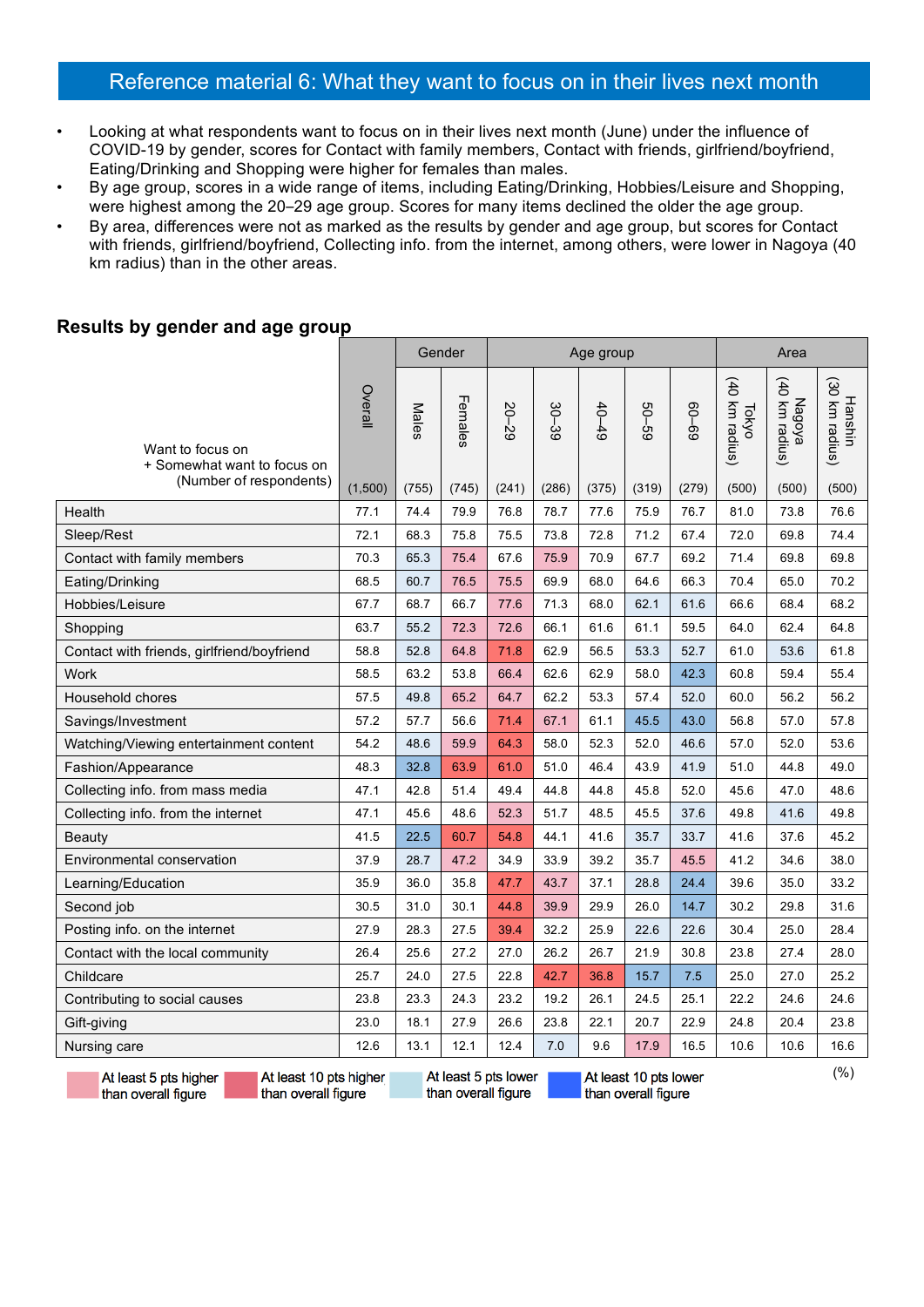# Reference material 7: After the state of emergency is lifted

- When we asked respondents to answer freely about what they want to do first when the state of emergency is lifted, many specified going to places they are not able to go to now, such as traveling domestically and internationally, shopping at department stores and shopping malls and going to the salon and the movies; and meeting people they are not able to meet now, such as friends and relatives they don't live with.
- At the same time, there were others who told us that even if the state of emergency is lifted, the threat of COVID-19 will not have gone away completely, so they will keep living way they live now.

## **What would like to do once the state of emergency is lifted (Free response; selected responses)**

| Go to places<br>was not able to<br>go to | I would like to go out every day, if possible, even for meaningless reasons like shopping and the<br>like. I want to go to the shops to relieve stress with some shopping therapy.                                                              |                                   |  |  |  |  |  |
|------------------------------------------|-------------------------------------------------------------------------------------------------------------------------------------------------------------------------------------------------------------------------------------------------|-----------------------------------|--|--|--|--|--|
|                                          | I want to go to the salon and get my hair colored. I'd like to go to the aquarium or zoo with my<br>child.                                                                                                                                      |                                   |  |  |  |  |  |
|                                          | Male, 45<br>I want to see lots of movies at the cinema. I want to go to lots of concerts. I want to see lots of<br>Kanagawa<br>plays.<br>Pref.                                                                                                  |                                   |  |  |  |  |  |
|                                          | I was planning to go to Hokkaido in February, but that went out the window. I want to go to<br>Female, 58<br>Aichi Pref.<br>Hokkaido.                                                                                                           |                                   |  |  |  |  |  |
|                                          | I want to restart my business trips to China. Because in my business, things don't go as well if I'm<br>not there with the real thing for meetings.                                                                                             | Male, 63<br>Aichi Pref.           |  |  |  |  |  |
|                                          | Female, 20<br>I want to go to uni. And see my friends.                                                                                                                                                                                          |                                   |  |  |  |  |  |
| Meet people<br>was unable to<br>meet     | Male, 21<br>Osaka<br>I want to go out to eat with my friends and go to the movies.<br>Pref.                                                                                                                                                     |                                   |  |  |  |  |  |
|                                          | I want to get together with my friends and just shoot the breeze.                                                                                                                                                                               |                                   |  |  |  |  |  |
|                                          | I haven't seen my parents, so I want to get us all together and enjoy some delicious food.<br>Aichi Pref.                                                                                                                                       |                                   |  |  |  |  |  |
|                                          | I want to visit someone dear in hospital.                                                                                                                                                                                                       | <b>Male, 55</b><br>Osaka<br>Pref. |  |  |  |  |  |
|                                          | I think it's safer to play it by ear for a while, so I want to stay home and gather information from<br>the news on TV.                                                                                                                         |                                   |  |  |  |  |  |
| Want to keep<br>life as it is            | Even when it's lifted, the virus won't have gone away completely, and the risk of infection will<br>actually go up after it's lifted, so I think I'll continue living as I have till now.                                                       |                                   |  |  |  |  |  |
|                                          | Even after it's lifted, I'm scared of catching it, so I don't think I can go out right away. I want to go<br>on a trip once the coronavirus is completely gone.                                                                                 |                                   |  |  |  |  |  |
|                                          | I'm creating an environment now that will allow me to bear my current life even after it's lifted, so<br>I don't think I will do anything in particular.                                                                                        | Male, 52<br>Osaka<br>Pref.        |  |  |  |  |  |
|                                          | I won't do anything in particular. Because the lifting doesn't guarantee you won't get infected. If<br>they announce that the coronavirus has passed, then I might go to a hot spring. That probably<br>won't be for another two years, though. |                                   |  |  |  |  |  |